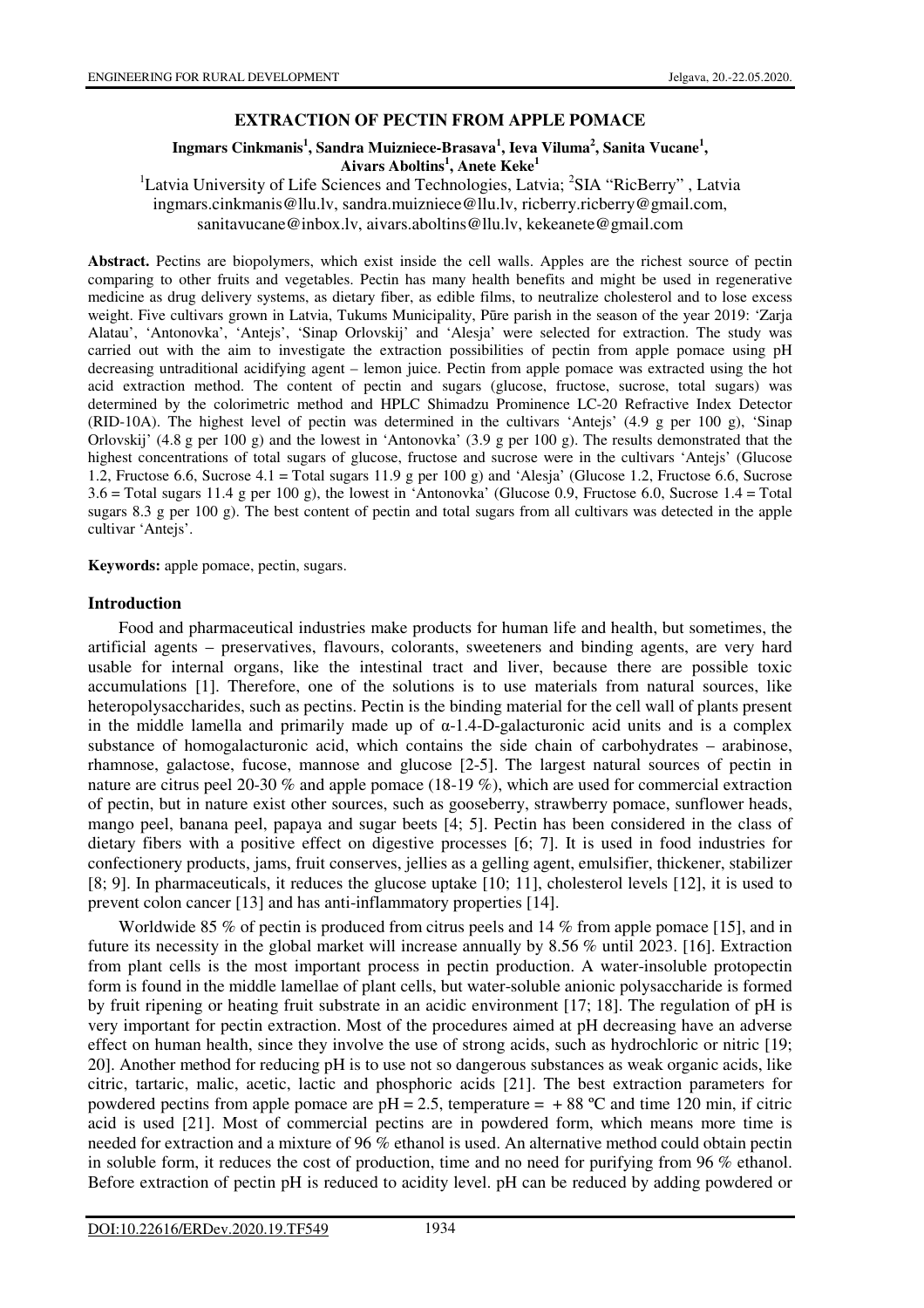liquid form of acidifying agents – organic or inorganic acids – to solution. The production of these acids in pure synthetic, natural form needs time and energy that cost extra money. Fruits or berries, which contain the same organic acids as citric, malic or tartaric acids, can be used as alternative acidifying agents. One of such fruits that can be used as a natural acidifying agent is lemon, which has a high content of citric acid. The aim of the present research was to investigate the extraction possibilities of pectin from apple pomace, using a pH decreasing untraditional acidifying agent – lemon juice.

# **Materials and methods**

## *Apple origin and harvest*

Five apple cultivars were harvested by hand in the early morning in Latvia, Tukums Municipality, Pūre parish in the season of the year 2019, and the stage of maturity was detected by Streif index [22] and Iodine Starch test [23] for 'Zarja Alatau' 0.10, 6.10, 'Antonovka' 0.12, 6.20, 'Antejs' 0.11, 6.00, 'Sinap Orlovskij' 0.15, 5.50 and 'Alesja' 0.16, 6.80. Apples were packed into polystyrene boxes and transported to the laboratory.

## *Preparation of the apples for extraction*

Apples were prepared on the day of harvest and selected based on the absence of physiological and mechanical injuries and washed in tap water. The washed apples were cut into four pieces and the seeds within the core were removed. Sage BJE820 (Sage, UK) equipment was used for the separation of juice from the sample, and apple pomace was obtained.

## *Extraction method for pectin*

Apple pomace was transferred into glass beaker and heated at temperature of  $+ 88 \degree C$  for 120 min in deionized water (Crystal E HPLC System, Adrona, Latvia) with the solid/liquid ratio 1:3 w/v. Heating was carried out using a digital hot plate with thermostat control (Biosan, MSH-300, Latvia). Lemon juice (obtained by Sage BJE820 equipment) was added to water to decrease pH to 2.5 and apple pomace was added to acidified water. After extraction, the solution of the apple pomace water mix was filtered through fivefold cheesecloth and allowed to cool down to  $+ 21$  °C. The obtained filtrate was collected and then concentrated in a vacuum rotary evaporator Heidolph Laborota 4000 (Heidolph Instruments GmbH & CO. KG, Germany) at  $+40^{\circ}$ C to the end Brix % 9.0.

## *Determination of total pectin*

Total pectin was determined according to the spectrophotometric method described by Mohamed [24]. 0.1g of samples were mixed with 300 mL of 0.05 M of the sodium salt of ethylenediaminetetraacetic acid (EDTA-Na<sub>2</sub>, Merck, Germany) and the pH was increased by adding 1M NaOH (Sigma-Aldrich, USA) to reach 11.5. After standing at the room temperature for 30 min, the pH was adjusted to 5.0 with 1M acetic acid (Sigma-Aldrich, USA). 0.1 g of enzyme – pectinase from Aspergillus niger (1U mg<sup>-1</sup>, Sigma-Aldrich, Switzerland) was added to the acidifying solution and stirred for 1 hour. 1 hour later the solution was diluted to 500 mL with deionized water and filtered with Whatman No. 1. The first five filtrates were discarded. 2 mL of the filtrate were diluted to 50 mL with deionized water. 2 mL of the end solution were used for the colorimetric determination with JENWAY 6405 UV/VIS Spectrophotometer (Baroworld Scientifid Ltd., UK). The absorbance of total pectin was measured at the wavelength of 520 nm and the known amount of galacturonic acid (Sigma-Aldrich, Switzerland) ranged from  $0.5$ -3.5 mg 2 mL<sup>-1</sup>.

# *HPLC analysis of sugars*

Glucose, fructose and sucrose were determined by a high-performance liquid chromatograph Shimadzu LC20 Prominence (Japan). The parameters of analysis of the chromatography system were set as follows: detector: refractive index RID-10A, column YMC NH<sub>2</sub>, 4.6 mm x 250.0 mm, 5 µm (YMC CO., LTD, Japan); temperature 35 ºC; isocratic regime; mobile phase acetonitrile (HPLC grade, Sigma-Aldrich, USA) and deionized water (Crystal E HPLC System, Adrona, Latvia) (80:20); flow rate 1.0 mL min<sup>-1</sup>, volume of injected sample 10  $\mu$ L; total time of the analysis up to 15 min. Data for analysis was processed using Shimadzu LabSolution software (LCSolution version 1.21 SP1).

## *Determination of pH*

The pH of water was measured directly using a potentiometric method with WTW inoLab pH 7110 (WTW GmbH, Germany).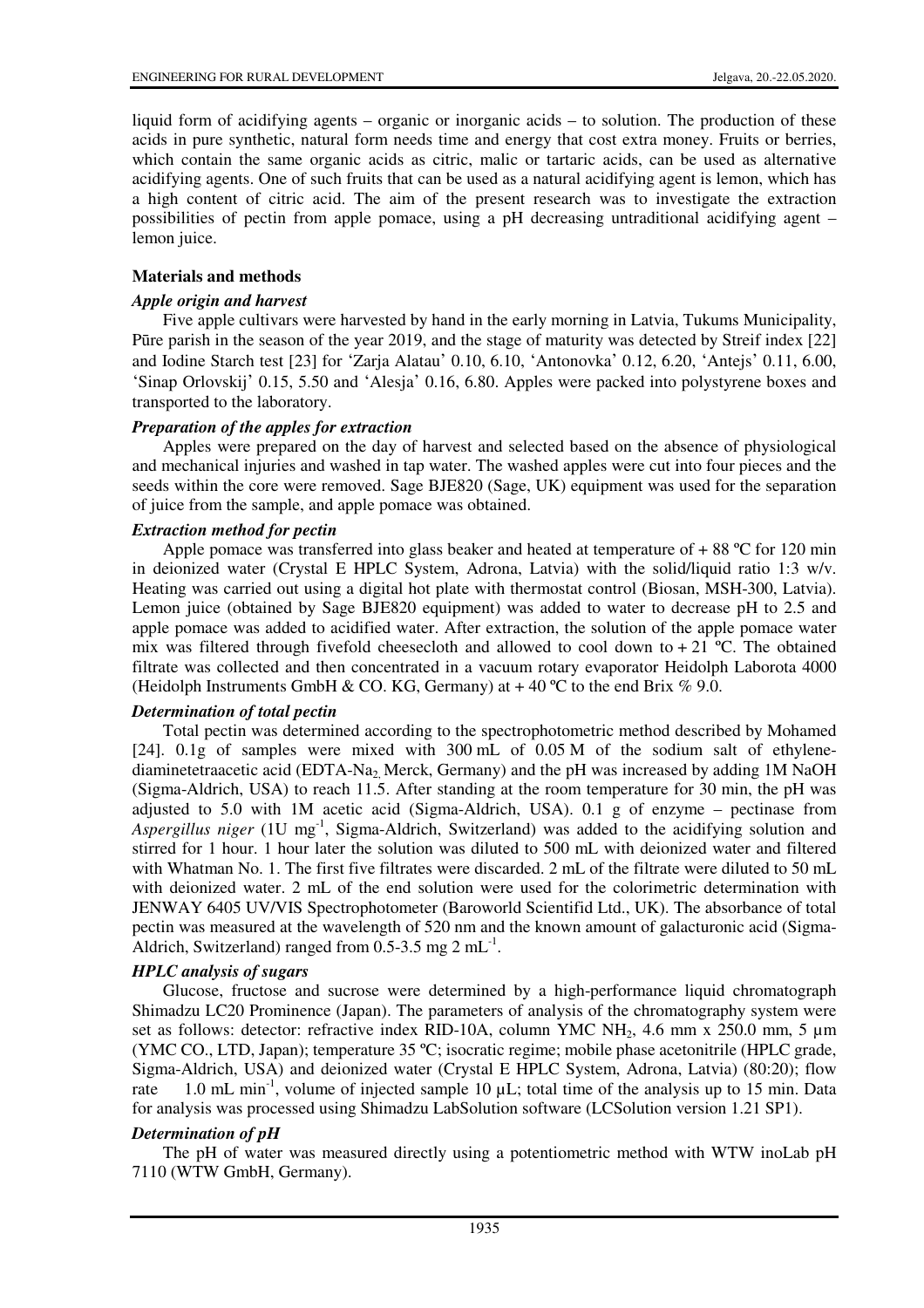#### *Determination of moisture*

Weight of 1g of apple pomace or extract in the moisture analyzer AND MX-50 (A&D Instruments Ltd., United Kingdom) was analysed 25 minutes at temperature 140 ºC.

#### *Determination of total solids content (Brix %)*

Total solids content was determined using the digital refractometer Krüss DR-201-95 (Krüss GmbH, Germany) and was expressed as Brix %.

#### *Data processing/Statistical analysis*

The data of the research were analysed by the statistical and mathematical methods (mean, standard deviation). The data were compared by the analysis of variance (ANOVA) and significance was defined at  $P \le 0.05$ . For the data analysis the Microsoft Excel software of the version 2016 was used.

### **Results and discussion**

For the extraction of pectin, with lemon juice as acidifying agent, no earlier reports exist, as well as using other fruits or berries. In nature lemons are fruits that have strong acidic properties and can be expected to decrease pH, if added to water [25; 26]. Acidity is formed in lemons due to the high content of citric acid 45.8-48.0 g·L<sup>-1</sup> in lemon juice, comparatively, the grapefruit and orange juice contain less amount of citric acid, respectively 25.0 g·L<sup>-1</sup> in grapefruit juice and 16.7-9.10 g·L<sup>-1</sup> in orange juice [27].

Before adding the apple pomace, lemon juice was added to water to decrease pH to 2.5. Traditional standard time 120 min., pH 2.5, temperature + 88 °C and 9.0 Brix % of total solids content were used to obtain pectin. The results after vacuum rotary evaporation showed that the highest level of pectin was determined in the cultivars 'Antejs' (4.9 g per 100 g), 'Sinap Orlovskij' (4.8 g per 100 g) and the lowest in 'Antonovka'  $(3.9 \text{ g per } 100 \text{ g})$  (Fig.1).





The highest level of pectin before extraction was detected in 'Antejs' (5.3 g per 100 g), 'Sinap Orlovskij' (5.2 g per 100 g) and the lowest in 'Antonovka' (4.2 g per 100 g). Comparing the results before and after the extraction of pectin, it was detected that 92 % of substances were extracted into the apple extract. Respectively, the best apple cultivars with the highest pectin content were 'Antejs', where the content of pectin before extraction was 5.3 g per 100 g and 4.9 g per 100 g after extraction, and 'Sinap Orlovskij', where the content of pectin before extraction was 5.2 g per 100 g and 4.8 g per 100 g after extraction. The content of extracted pectin is not only dependent on the time, pH and temperature, but also on pectin in different apple varieties and by-products. *Bhushad et al.* reported and summarized other researchers' findings on the sources of the content of pectin, which differed in a wide range and varied from  $3.50$  to  $14.32 \%$  or  $3.50$  to  $14.32$  g per 100 g in apple pomace [28]. In the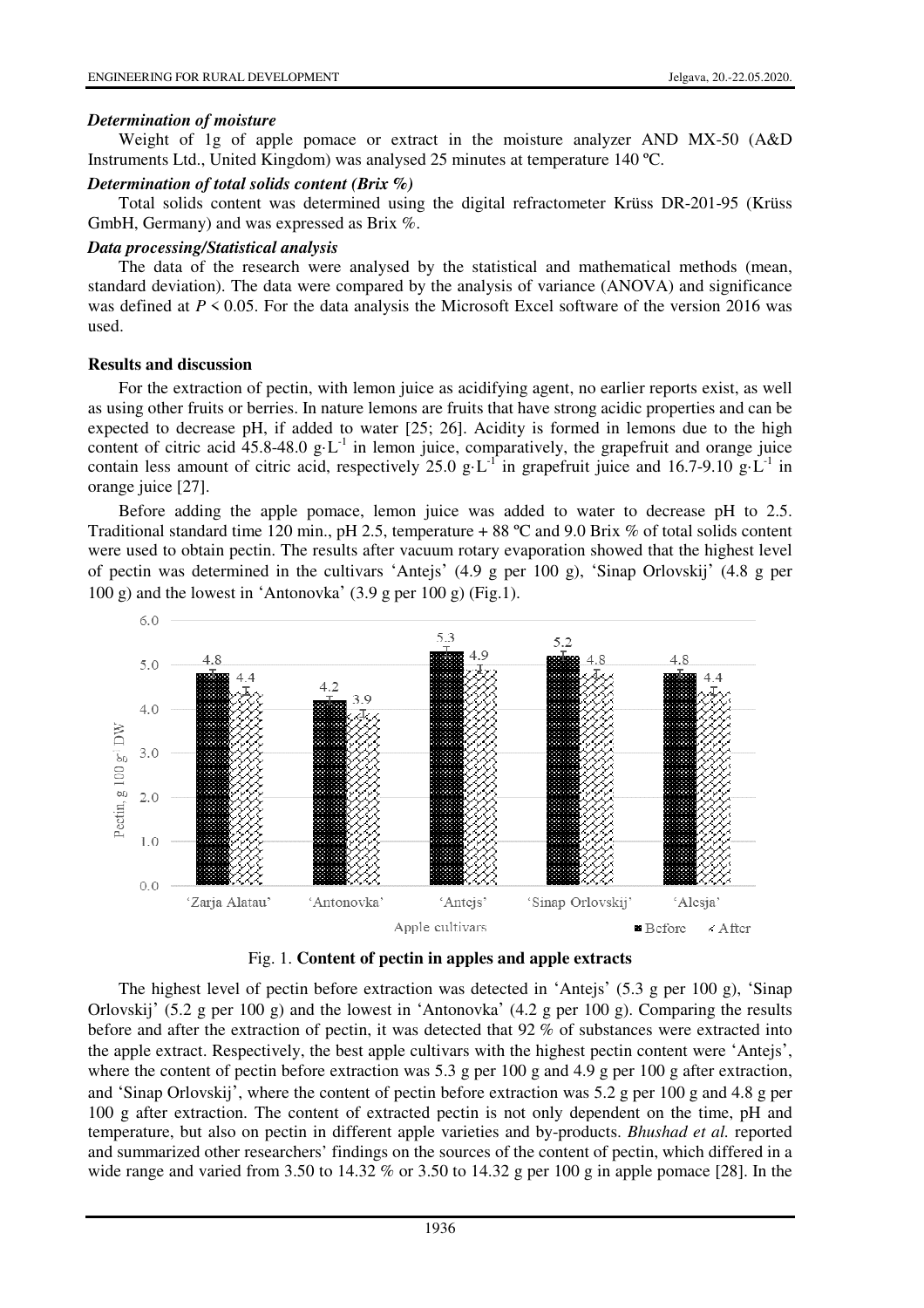process of juice and cider production from apples, large amounts of residues – apple pomace (peel, calyx, stem, core and soft tissue) are formed [29]. Therefore, apple pomace is a good source not only for obtaining pectin, but also for other biological active substances. *Bhushan et al.* determined that apple pomace is rich in functional components – polyphenols, dietary fibers, vitamins, minerals and carbohydrates [30].

Traditionally, powdered pectin is in pure form without other natural substances, and for gelling it needs to add pure carbohydrates-sugar like sucrose. One of the advantages is that apple extract with pectin contains natural carbohydrates (Fig.2) and there is no need to add them or add as much as it is added by using powdered pectin.

The results demonstrated that the highest concentrations of total sugars of glucose, fructose and sucrose before extraction were detected in the cultivars 'Antejs' (Glucose 1.2, Fructose 6.6, Sucrose  $4.1 =$ total sugars 11.9 g per 100 g) and 'Alesja' (Glucose 1.2, Fructose 6.6, Sucrose 3.6 = total sugars 11.4 g per 100 g), the lowest in 'Antonovka' (Glucose 0.9, Fructose 6.0, Sucrose 1.4 = total sugars 8.3 g 100 per g) (Fig.2).



Fig. 2. **Content of glucose, fructose and sucrose in apples before extraction**

After extraction, 75 % of carbohydrates were dissolved from the apple pomace matrix in apple extract. The content of total sugars was detected and expressed as total solids content in Brix %, which means that in production of pectin from apple extract, the best apple cultivars 'Antejs' and 'Sinap Orlovskij' Brix is 9.0 %, by calculation of total sugars, it was detected that 8.9 Brix % of total solids were carbohydrates, respectively, the sum of glucose (1.0 g per 100 g), fructose (4.9 g per 100 g) and sucrose (3.0 g 100 per g). The rest of the total solids 0.1 Brix  $\%$  were other biologic active watersoluble compounds, like polyphenols, pectin, dietary fibers, vitamins and minerals. From all examined cultivars the best content of pectin was detected in 'Antejs' and 'Sinap Orlovskij', which can be used to produce apple extract with pectin.

# **Conclusions**

- 1. In the used non-tractional hot extraction process of pectin from apple pomace and lemon juice as acidifying agent it was found that it is possible to produce apple extract with pectin from different apple cultivars without strong inorganic acids or pure organic acids.
- 2. Apple cultivars 'Antejs' and 'Sinap Orlovskij' showed the highest content of pectin in apple extracts.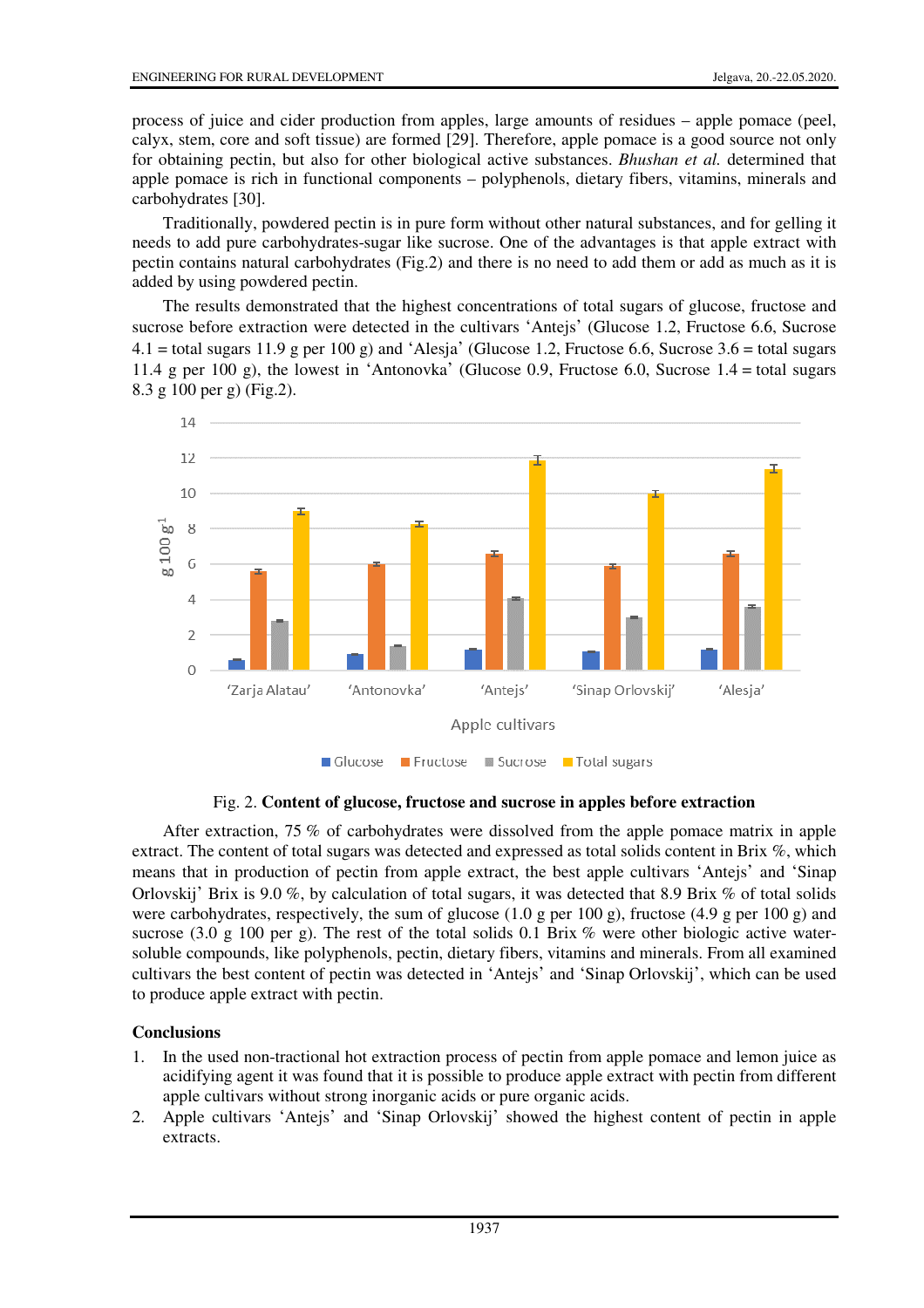3. Regardless of the studied apple cultivars, using the hot extraction method with untraditional acidifying agent – lemon juice – showed that 92 % of pectin was extracted into the apple extract in the form of pectin.

#### **Acknowledgements**

The research was implemented in the project "Sustainable use of Latvian agricultural resources for the development of innovative technologies and functional food products with increased nutritional value" (No. 17-00-A01620-000034) with the support of the Ministry of Agriculture and the Rural Support Service.

## **References**

- [1] Laufenberg G., Kunz B., Nystroem M. Transformation of vegetable waste into value added products:(A) the upgrading concept;(B) practical implementations. Bioresource Technology, 87 (2) 2003, pp. 167-198.
- [2] IUPAC. Compendium of Chemical Terminology, 2nd ed. (the "Gold Book"). Compiled by A. D. McNaught and A. Wilkinson. Blackwell Scientific Publications, Oxford (1997). Online version 2019, created by S. J. Chalk.
- [3] Lara-Espinoza C., Carvajal-Millán E., Balandrán-Quintana R., López-Franco Y., Rascón-Chu A. Pectin and Pectin-Based Composite Materials: Beyond Food Texture. Molecules 23(4):942, April 2018. E942.
- [4] Van Buren J.P. Function of pectin in plant tissue structure and firmness. In The chemistry and technology of pectin. Academic Press, San Diego, 1991, pp. 1-22.
- [5] Bush P.L. Pectin: Chemical Properties, Uses and Health Benefits. Nova Science Pub Inc; UK ed. Edition. 3, 2014, 268 p.
- [6] May C.D. Industrial pectins: Sources, production and applications. Carbohydrate Polymers 12: 1990, pp. 79-99.
- [7] Kumar R., Chanalia P., Gandhi D., Dhanda and Rakhi S. Optimized Extraction and Characterization of Pectin from Gooseberry and Strawberry Pomace Validated by Response Surface Methodology*.* World Applied Sciences Journal 34 (6): 2016, pp. 704-713.
- [8] Braddock, R.J. Hand book of citrus by-products and processing technology. John Wiley & Sons, Inc. New York. 1999, pp. 191-197.
- [9] Yuste J., Garza S. Pectin gels and their application in the food industrie. Alimentaria, 40(342), 2003, pp. 93-98.
- [10] Rocha Bezerra Sousa R., V., Florindo Guedes M.I., Mendes Marques M. M., Araújo Viana D., Neto Goes da Silva I., Alves P., Rodrigues S., Pinto Vieira I. G. Hypoglycemic effect of new pectin isolated from passiflora glandulosa cav in alloxan-induced diabetic mice. World Journal of Pharmacy and Pharmaceutical Sciences 4(1), December 2014, pp. 1571-1586.
- [11] Flourie B., Vidon N., Florent C.H., Bernier J.J. Effect of pectin on jejunal glucose absorption and unstirred layer thickness in normal man. Gut. Sep;25(9), 1984, pp. 936-941.
- [12] Brouns F., Theuwissen E., Adam A., Bell M., Berger A., Mensink R.P. Cholesterol-lowering properties of different pectin types in mildly hyper-cholesterolemic men and women. European journal of clinical nutrition 66(5), December 2011, pp. 591-599.
- [13] Zhanga W., Xu P., Zhanga H. Pectin in cancer therapy: A review. Trends in Food Science & Technology. Volume 44, Issue 2, August 2015, pp. 258-271.
- [14] Markov P. A., Popov S. V., Nikitina I. R., Ovodova R. G., Ovodov Yu. S. Anti-Inflammatory Activity of Pectins and Their Galacturonan Backbone. Russian Journal of Bioorganic Chemistry 37(7), October 2010, pp. 817-821.
- [15] Ciriminna R., Fidalgo A., Delisi R., Ilharco L.M., Pagliaro M. Pectin production and global market. Agro Food Industry Hi-Tech, 27 (5), 2016, pp. 17-20.
- [16] Wiseguyreports. Dietary fiber market research 2018-Industry based on, price analysis, supply chain analysis, gross margin and porters five force analysis by Forecast to 2023. ICRWorld Research, 2018, 118.p. https://www.wiseguyreports.com/reports/3430571-world-dietary-fibermarket-by-product-type-market.